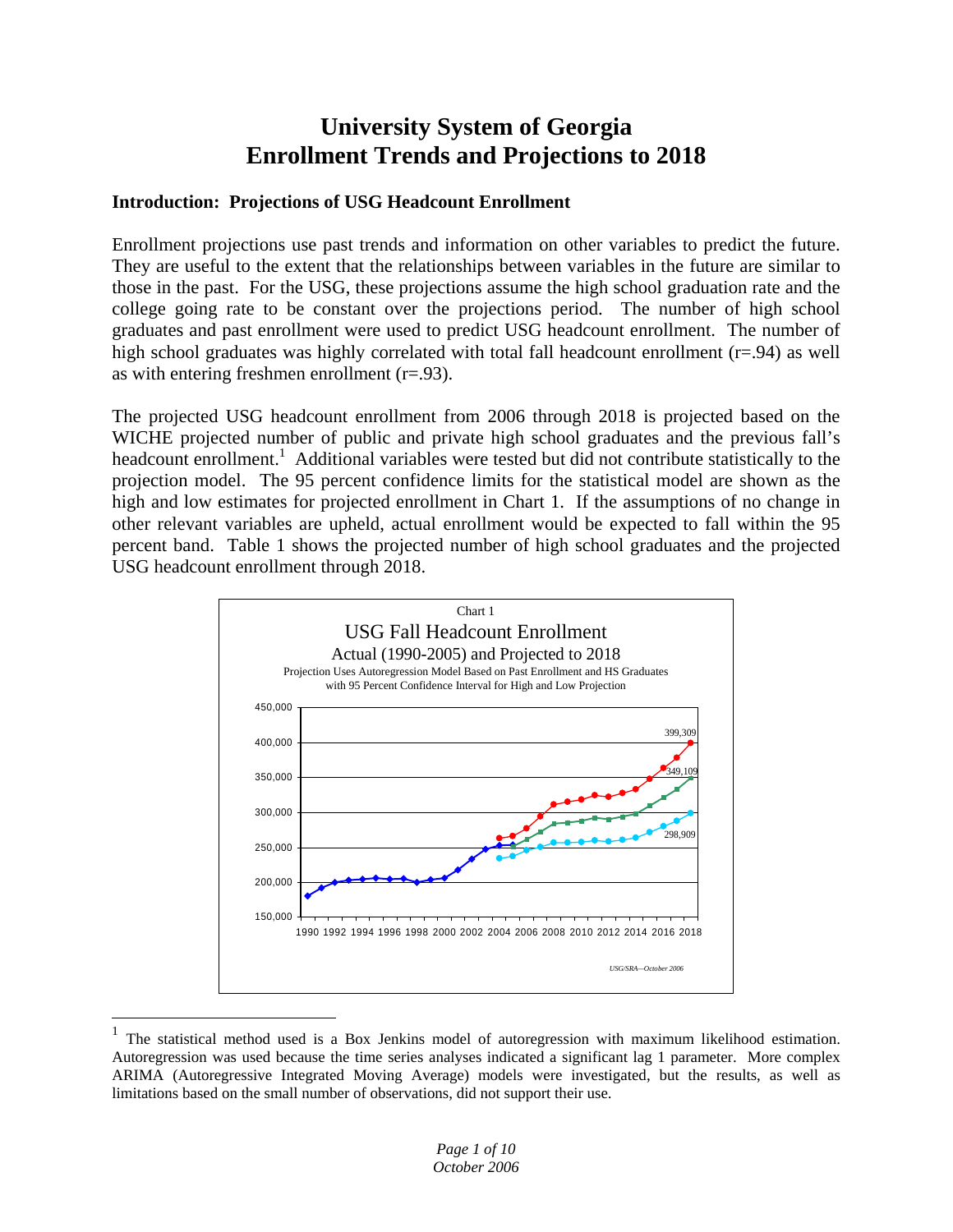| <b>Table 1</b><br>Georgia High School Graduates (Actual and WICHE Projections) and USG<br>Headcount Enrollment (Actual 1990 - 2005 and Projected 2006-2018) |                                                                             |                                                       |  |  |
|-------------------------------------------------------------------------------------------------------------------------------------------------------------|-----------------------------------------------------------------------------|-------------------------------------------------------|--|--|
| Year                                                                                                                                                        | <b>Actual/Projected Georgia</b><br><b>High School Graduates<sup>2</sup></b> | <b>Actual/Projected USG</b><br><b>Fall Enrollment</b> |  |  |
| 1990                                                                                                                                                        | 61,653                                                                      | 180,447                                               |  |  |
| 1991                                                                                                                                                        | 64,842                                                                      | 191,831                                               |  |  |
| 1992                                                                                                                                                        | 64,403                                                                      | 199,642                                               |  |  |
| 1993                                                                                                                                                        | 64,310                                                                      | 203,369                                               |  |  |
| 1994                                                                                                                                                        | 63,940                                                                      | 204,200                                               |  |  |
| 1995                                                                                                                                                        | 65,534                                                                      | 206,484                                               |  |  |
| 1996                                                                                                                                                        | 64,024                                                                      | 204,332                                               |  |  |
| 1997                                                                                                                                                        | 65,535                                                                      | 205,389                                               |  |  |
| 1998                                                                                                                                                        | 67,016                                                                      | 200,102                                               |  |  |
| 1999                                                                                                                                                        | 68,181                                                                      | 203,806                                               |  |  |
| 2000                                                                                                                                                        | 72,250                                                                      | 205,878                                               |  |  |
| 2001                                                                                                                                                        | 72,746                                                                      | 217,546                                               |  |  |
| 2002                                                                                                                                                        | 76,591                                                                      | 233,098                                               |  |  |
| 2003                                                                                                                                                        | 77,800                                                                      | 247,020                                               |  |  |
| 2004                                                                                                                                                        | 78,956                                                                      | 253,000                                               |  |  |
| 2005                                                                                                                                                        | 79,935                                                                      | 253,552                                               |  |  |
| 2006                                                                                                                                                        | 82,992                                                                      | 261,281                                               |  |  |
| 2007                                                                                                                                                        | 86,871                                                                      | 272,438                                               |  |  |
| 2008                                                                                                                                                        | 90,806                                                                      | 284,272                                               |  |  |
| 2009                                                                                                                                                        | 91,506                                                                      | 285,953                                               |  |  |
| 2010                                                                                                                                                        | 92,201                                                                      | 287,824                                               |  |  |
| 2011                                                                                                                                                        | 93,737                                                                      | 292,552                                               |  |  |
| 2012                                                                                                                                                        | 93,127                                                                      | 290,419                                               |  |  |
| 2013                                                                                                                                                        | 94,312                                                                      | 294,153                                               |  |  |
| 2014                                                                                                                                                        | 95,585                                                                      | 298,209                                               |  |  |
| 2015                                                                                                                                                        | 99,167                                                                      | 309,763                                               |  |  |
| 2016                                                                                                                                                        | 102,815                                                                     | 321,545                                               |  |  |
| 2017                                                                                                                                                        | 106,376                                                                     | 333,056                                               |  |  |
| 2018                                                                                                                                                        | 111,338                                                                     | 349,109                                               |  |  |

 $\overline{a}$ 

 $2$  The numbers of public and non-public high school graduates from 1989-1990 through 2001-2002 and projected numbers of graduates from 2002-2003 through 2017-2018 are shown. The data are from the Western Interstate Commission for Higher Education (WICHE), 2003. The projections are based on data available from the National Center for Educational Statistics and take into account birth rates, migration, and grade-to-grade retention rates.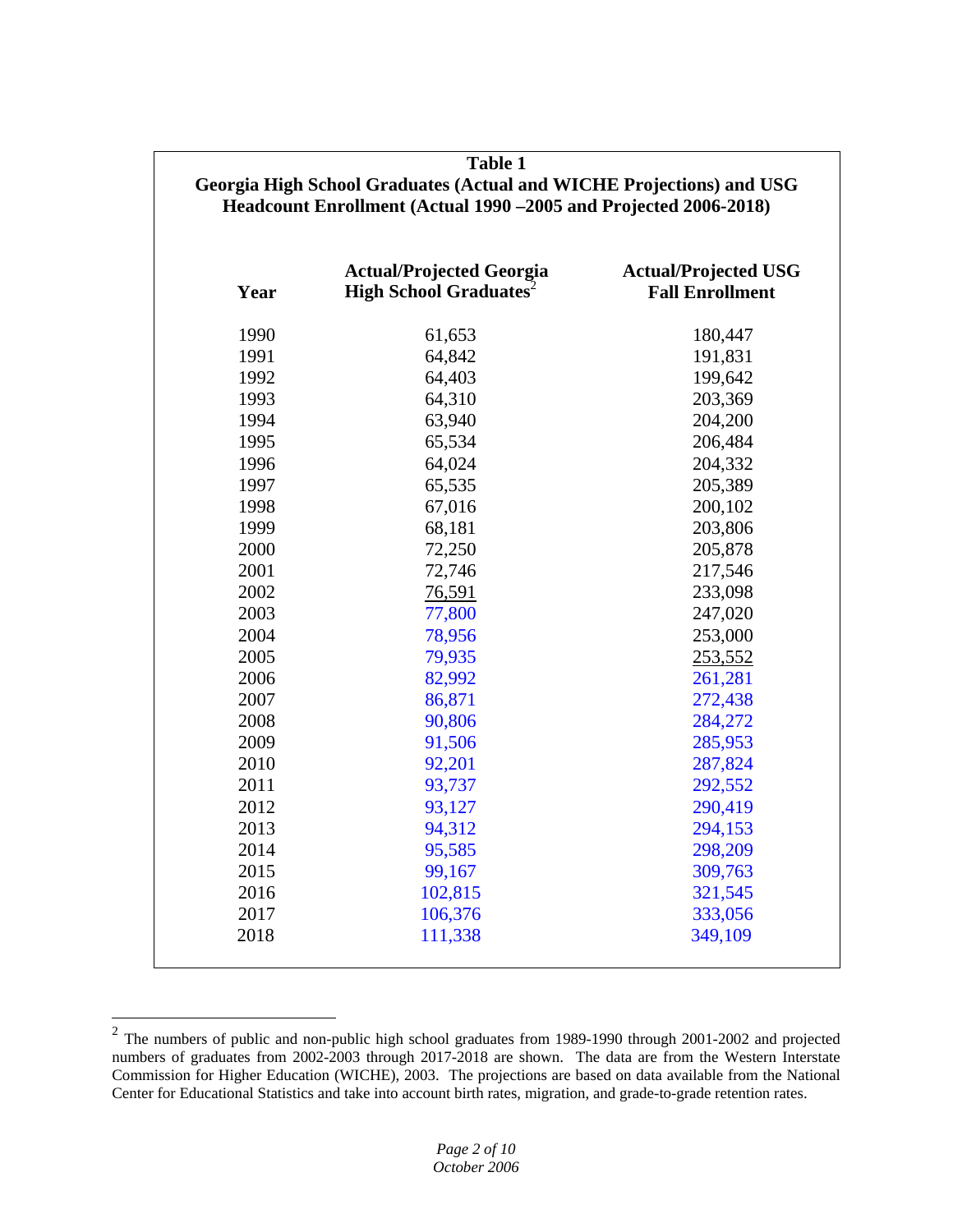Future changes in trends in high school graduation rates, college participation rates, retention rates, time to degree, and the proportions of transfer and graduate students will affect the accuracy of the projections.

# **Factors Affecting Enrollment**

Many factors affect the number of students who enroll in USG institutions, but the most important are population changes, the number of high school graduates, and the college participation rates of recent high school graduates. To achieve the mission of the USG to create *a More Educated Georgia,* a greater proportion of high school students must graduate from high school and enroll in college. The USG cannot achieve this goal alone.

The three primary enrollment drivers, as well as several additional factors that affect enrollment, are discussed below.

# *Population Changes*

The state of Georgia is one of the fastest growing states in the nation. Between 1990 and 2000, Georgia's population grew by 26 percent. Only three states, California, Texas, and Florida, had greater increases. This population growth will likely continue. The Census Bureau estimates that Georgia's population increased about 11 percent between 2000 and 2005 and expects the population to continue growing at a rate of about 6 percent per year until 2010 (Chart 2).

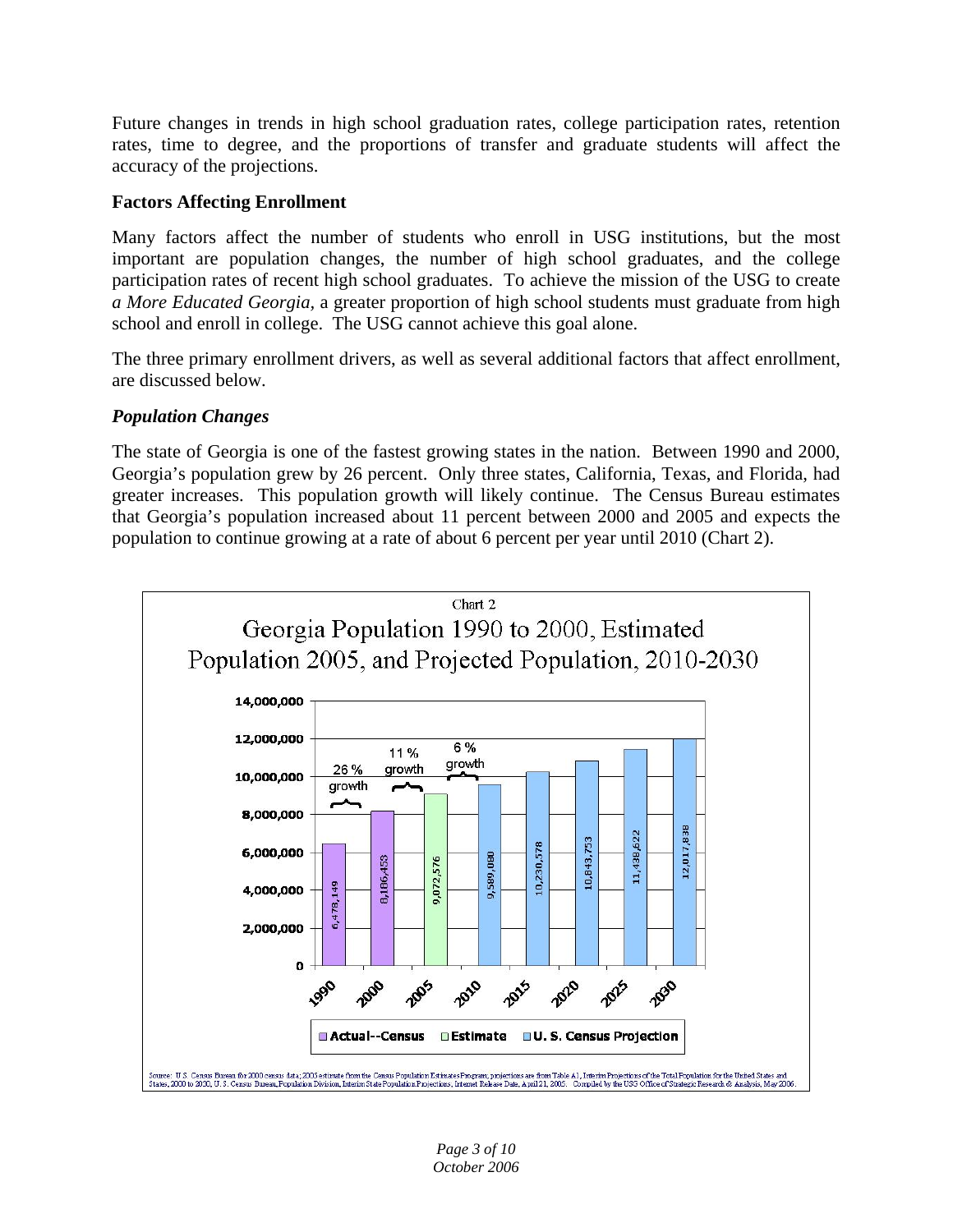Not all counties in Georgia have experienced population growth. Between 2000 and 2005, the 20 counties in the Atlanta metropolitan area and two counties near Savannah experienced the largest growth in population. In contrast, 34 counties, primarily along Georgia's fall line, lost population.



Considering population growth alone, one might conclude that USG institutions serving highgrowth counties should experience large increases in enrollment, while institutions serving lowto no-growth counties might see enrollment declines. Other factors, such as the number of high school graduates, must be considered.

# *Number of High School Graduates*

Both the National Center for Education Statistics (NCES) and the Western Interstate Commission for Higher Education (WICHE) predict that Georgia will experience considerable growth in the number of high school graduates, with growth rates among the highest in the United States. NCES projections are for public high school graduates only, and they project a 24.4 percent increase in the number of public high school graduates in Georgia between 2000-01 and 2013-14, an average annual percent increase of 1.7 percent. WICHE predicts the number of public high school graduates will grow to 94,748 in 2017-18, a 38.6 percent increase over 2001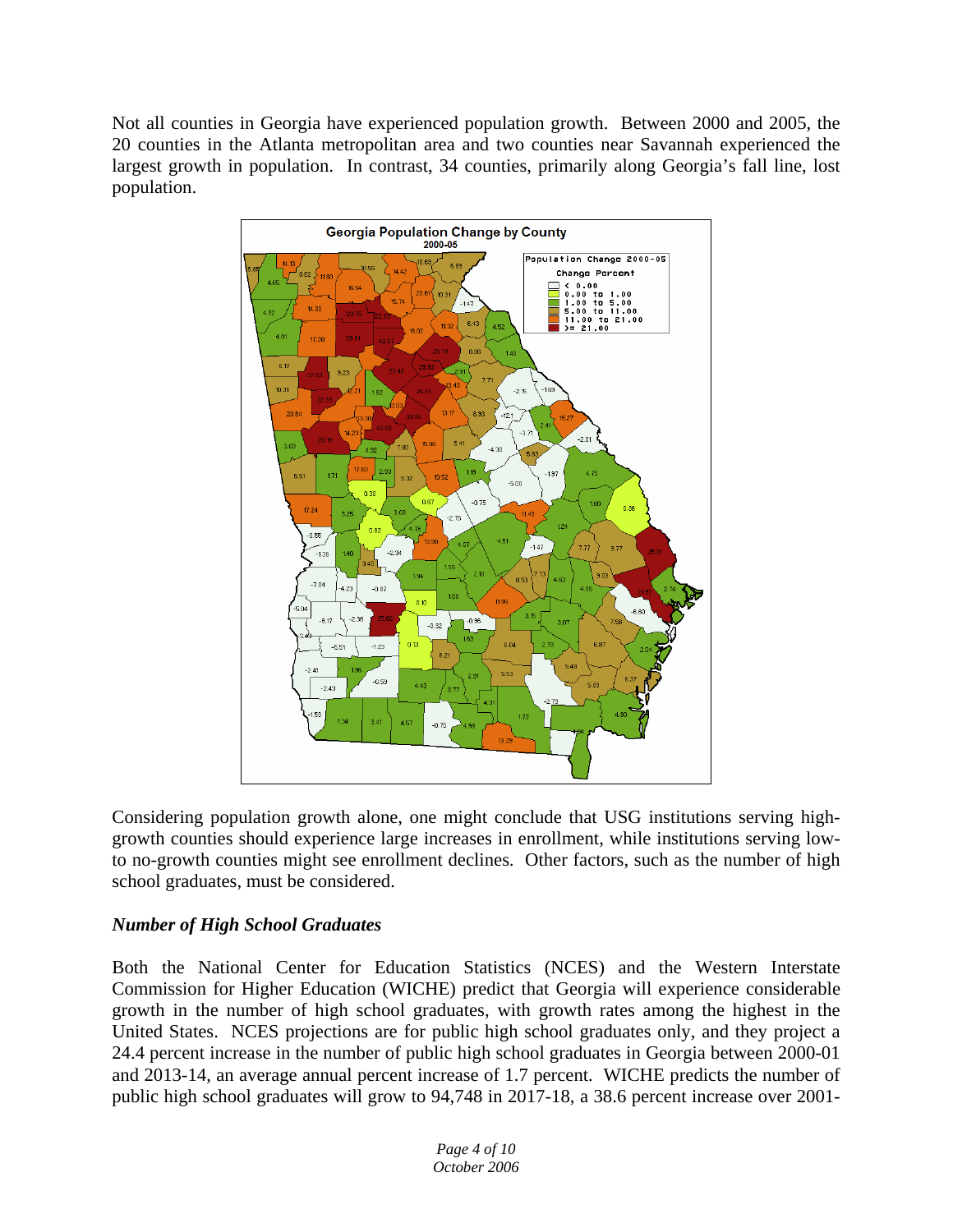02 (Appendix 1). That is an average annual increase of 2.1 percent. In addition, WICHE projects a growth rate of 102.1 percent of private high school graduates in Georgia over the same period. Although WICHE's projections are somewhat more robust than the NCES projections, they have proved more accurate for Georgia. (See Chart 3.)



These projections reflect birth rates, net migration, and grade-to-grade progression rates. They assume the high school graduation rate will remain constant.

# *High School Graduation Rate*

 $\overline{a}$ 

Georgia continues to have one of the lowest public high school graduation rates in the nation*.* In 2004, 55 percent of the 126,793 Fall 2000 ninth-graders at Georgia's public high schools graduated with a high school diploma, a rank of  $47<sup>th</sup>$  among the 50 states (Chart 4).<sup>3</sup> This represents a steady increase from 1999 when Georgia had the lowest high school graduation rate in the nation at 50.4 percent (but it represents a decline from 1990, when the rate was 63 percent).

<sup>3</sup> The Georgia DOE reports a graduation rate of 70.8 percent calculated by definitions created for *No Child Left Behind*. This rate is not comparable to the rates cited above, as it is not calculated by the same method.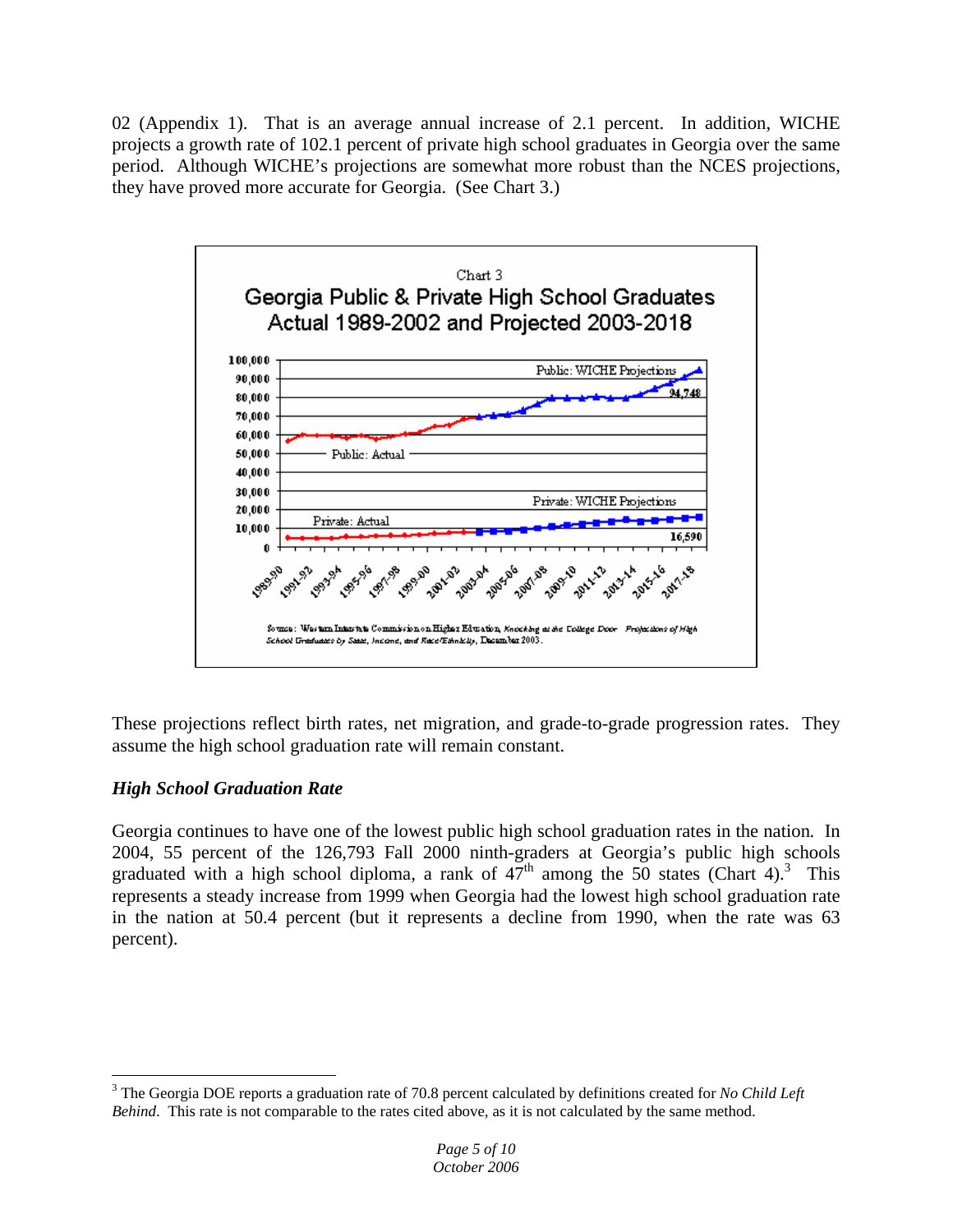

Another demographic factor to be considered in the USG enrollment projections is the projected change in the composition of the high school graduate population by race/ethnicity. WICHE projections indicate a major increase in the number of Hispanic students and the percentage of students who are Hispanic. A detailed description of the increase in the Hispanic student population is provided in T*he Educational Pipeline for Hispanic Students in Georgia.4*

 $\overline{a}$ 

<sup>4</sup> *The Educational Pipeline for Hispanic Students in Geo*rgia, Office of Strategic Research and Analysis, Board of Regents of the University System of Georgia, December, 2003.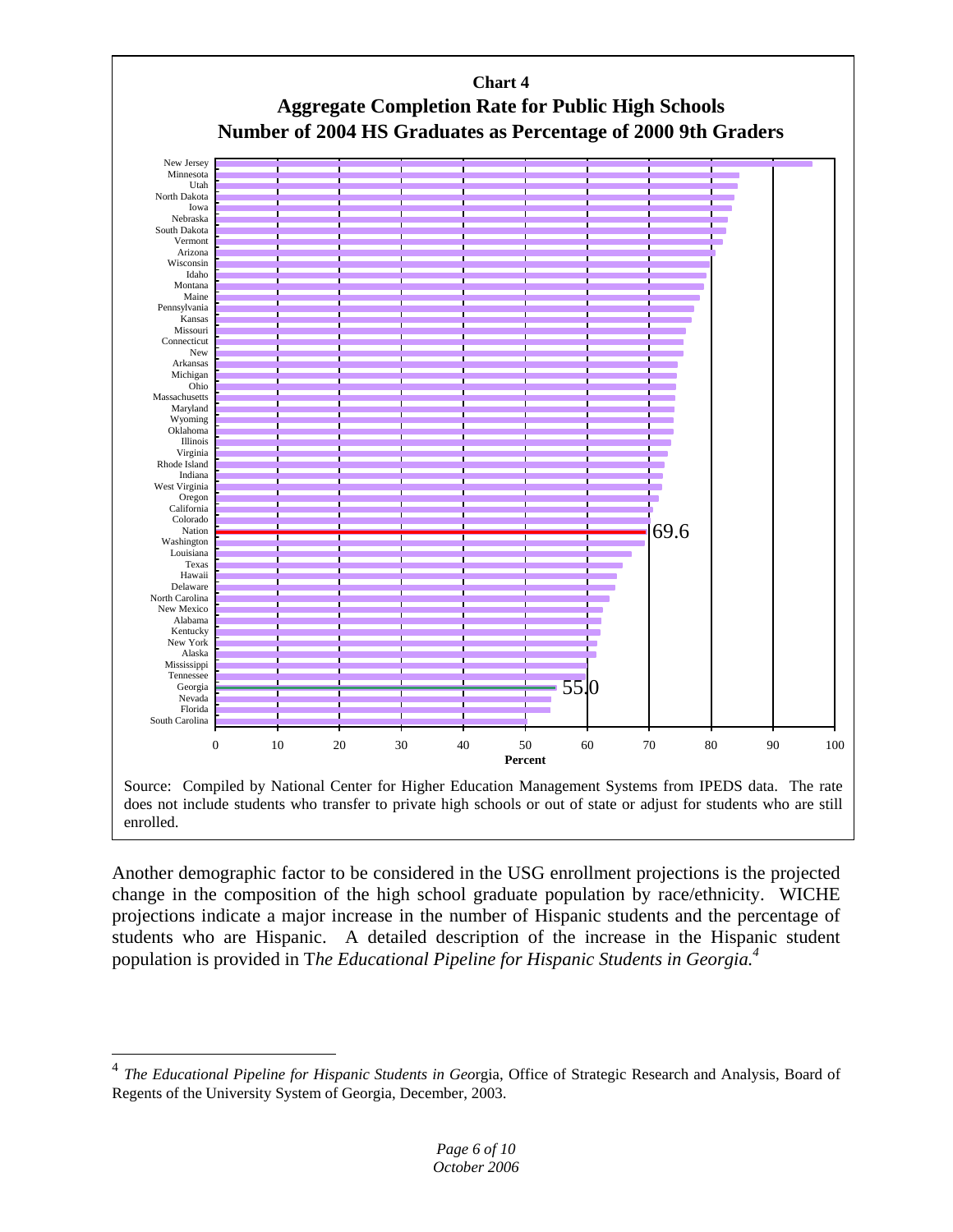#### *College Participation Rate*

Although Georgia continues to experience relatively low high school graduation rates, the state compares favorably with many states in terms of the percentage of high school graduates going directly to college. In 2002, Georgia ranked  $16<sup>th</sup>$  among the 50 states with 59.4 percent of 72,142 high school graduates going directly to college (Chart 5).



Source: Compiled by National Center for Higher Education Management Systems.

*Page 7 of 10 October 2006*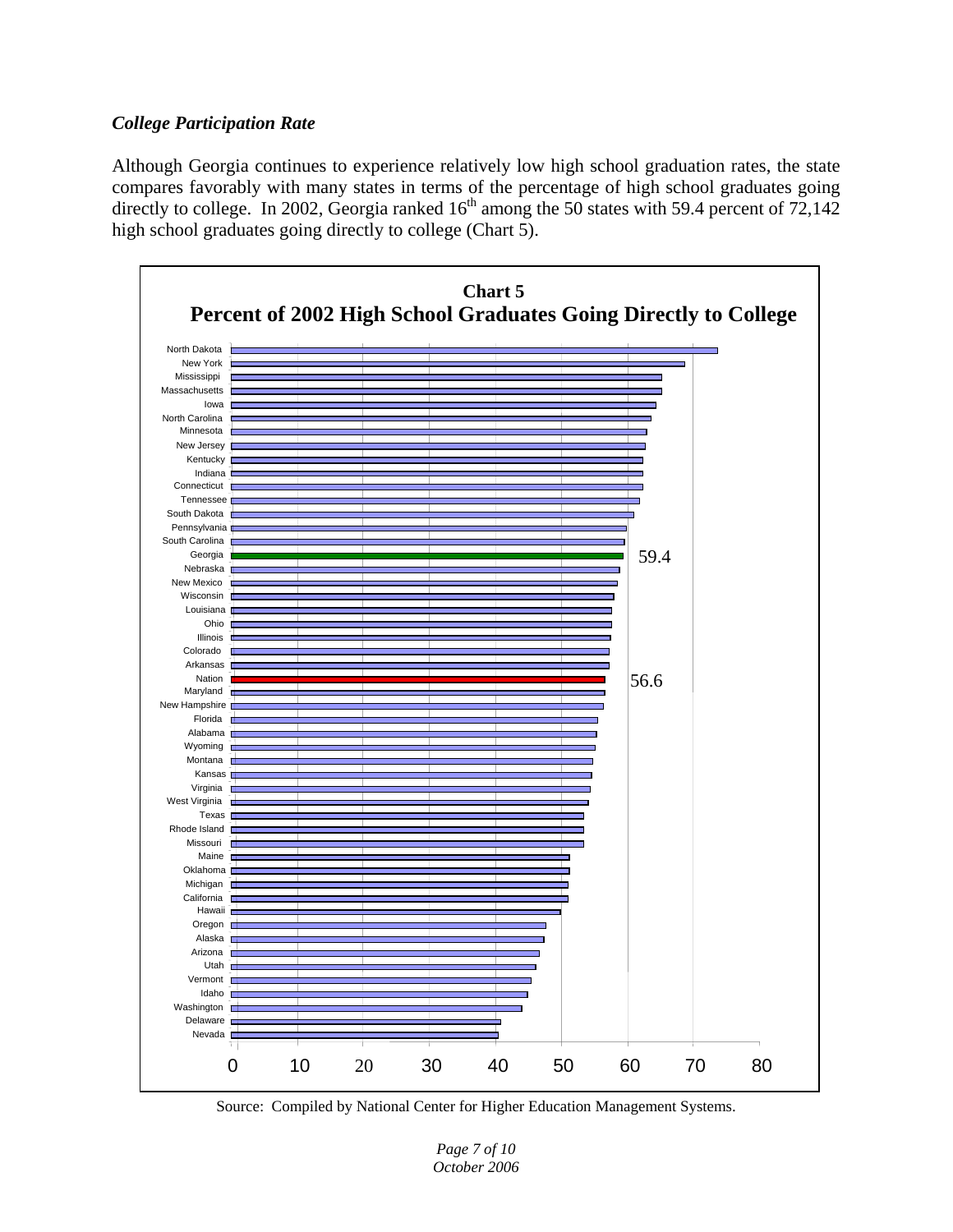# *College Retention and Graduation Rates*

Another cause of increased enrollment is the increasing likelihood that entering students will be retained and continue on to graduation. First-year retention rates have increased most years since 2000, and the percentage of full-time entering students graduating from a USG institution in six years has increased from 48.2 to 55.0 percent In addition, a major initiative is now underway to further increase retention and graduation rates. If successful, this initiative could result in substantial enrollment increases as more students are retained and graduate.

# *Increased Access and Opportunity*

Enrollment in the state college and two-year college sectors has been increasing more rapidly than in other sectors. The increased access offered by the recent change in admissions requirements for these sectors (elimination of the SAT/ACT testing requirement) may result in even greater increases in future years. In addition, the addition of new programs, a new state college, and expanded missions (such as the recent change of four two-year colleges to state colleges) may attract a larger proportion of Georgia citizens to higher education.

# *Georgia's Economy*

The economy likely affects enrollment in college in varied ways. However, the effects of the economy on college enrollment are not directly measurable. Conventional wisdom in higher education is that a strong economy encourages some students who might otherwise enroll in college to enter the labor market, or to work a greater number of hours and enroll with fewer hours. A weaker economy encourages some students to enroll who might otherwise be in the labor market (however, it might also mean that some students must work more hours and enroll for fewer hours). In short, the effects of the economy on enrollment cannot be accounted for in a straightforward way.

# **Conclusion**

Georgia will continue to experience higher than average population growth for at least the next 24 years. Based on population growth alone, we would expect fairly slow, but significant, enrollment increases at USG institutions. With the current high school graduation rates, USG headcount enrollment is projected to increase by more than 95,000 students by 2018.

USG enrollment projections, however, depend on more than just population projections. They must also make assumptions about the number of high school graduates and college participation rates. The current USG estimates are based on the assumption that the college participation rate and college retention rates remain at current levels.

However, it is critical for the state's future that a larger proportion of students graduate from high school. Current DOE efforts to strengthen the K-12 curriculum should result in higher graduation rates. If the state is successful in increasing the high school graduation rates, the USG will be challenged even more to enroll those students and graduate them in a timely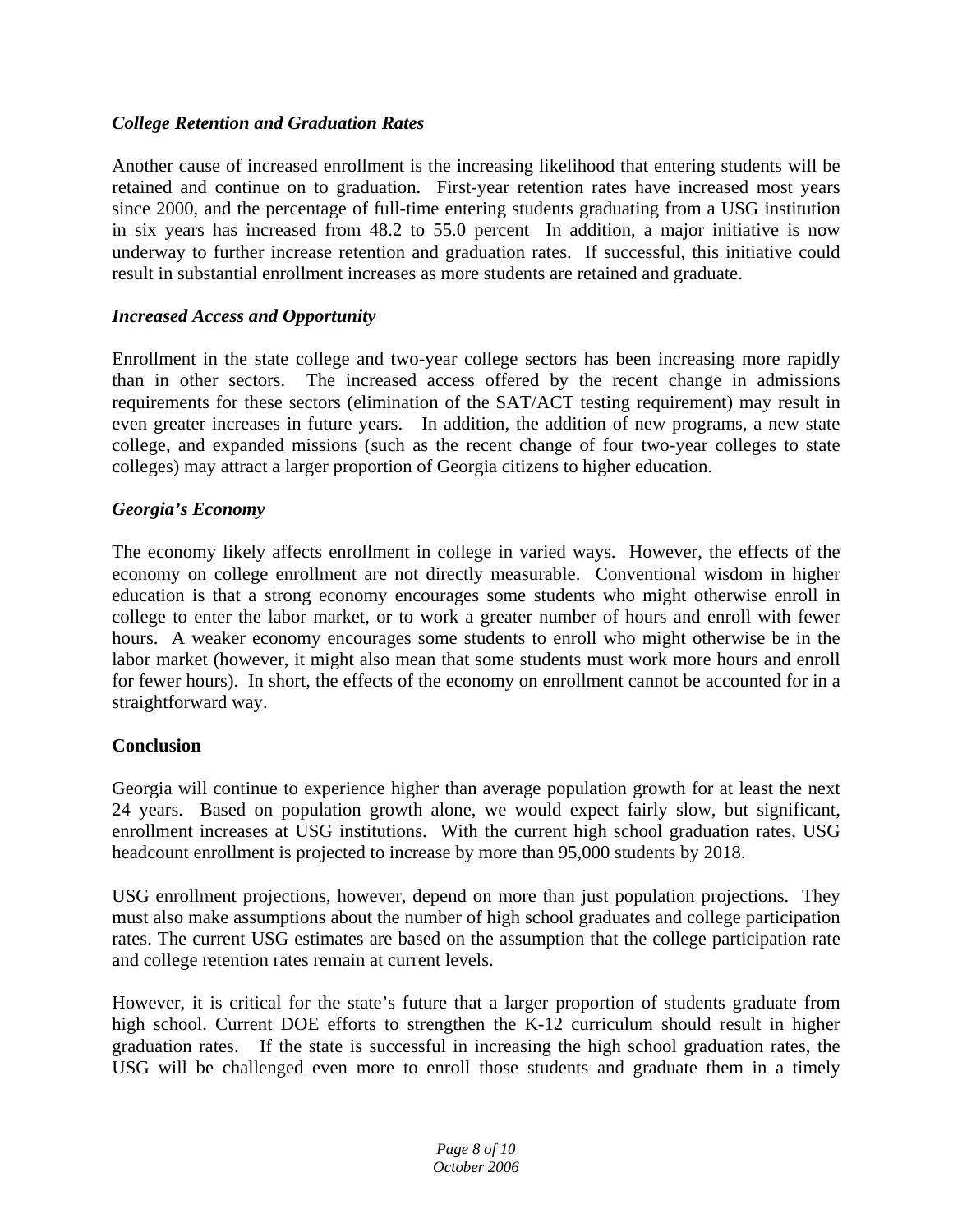manner. Enrollment could increase at substantially higher rates than the USG projections indicate if the high school graduation rate for Georgia students increases.

For example, if the Georgia high school graduation rate had been at the national average since 1999 (67.1 to 69.7 percent, depending on the year), enrollment in fall 2005 would have likely increased by an estimated 33,787 students, the equivalent of 15.5 percent of headcount enrollment. If the Georgia high school graduation rate had been at the level of the top ten states (77.0 to 79.1 percent, depending on the year), enrollment in fall 2005 would have increased by an estimated 54,788 students, 25.1 percent of headcount enrollment, assuming that high school graduates continued to enroll in college at current rates. The numbers would be higher if the students who delay entering college are also considered.

Whether the high school graduation rate and college-going rates increase or not, educating the current projected number of high school graduates will challenge the USG's infrastructure in terms of both facilities and faculty.